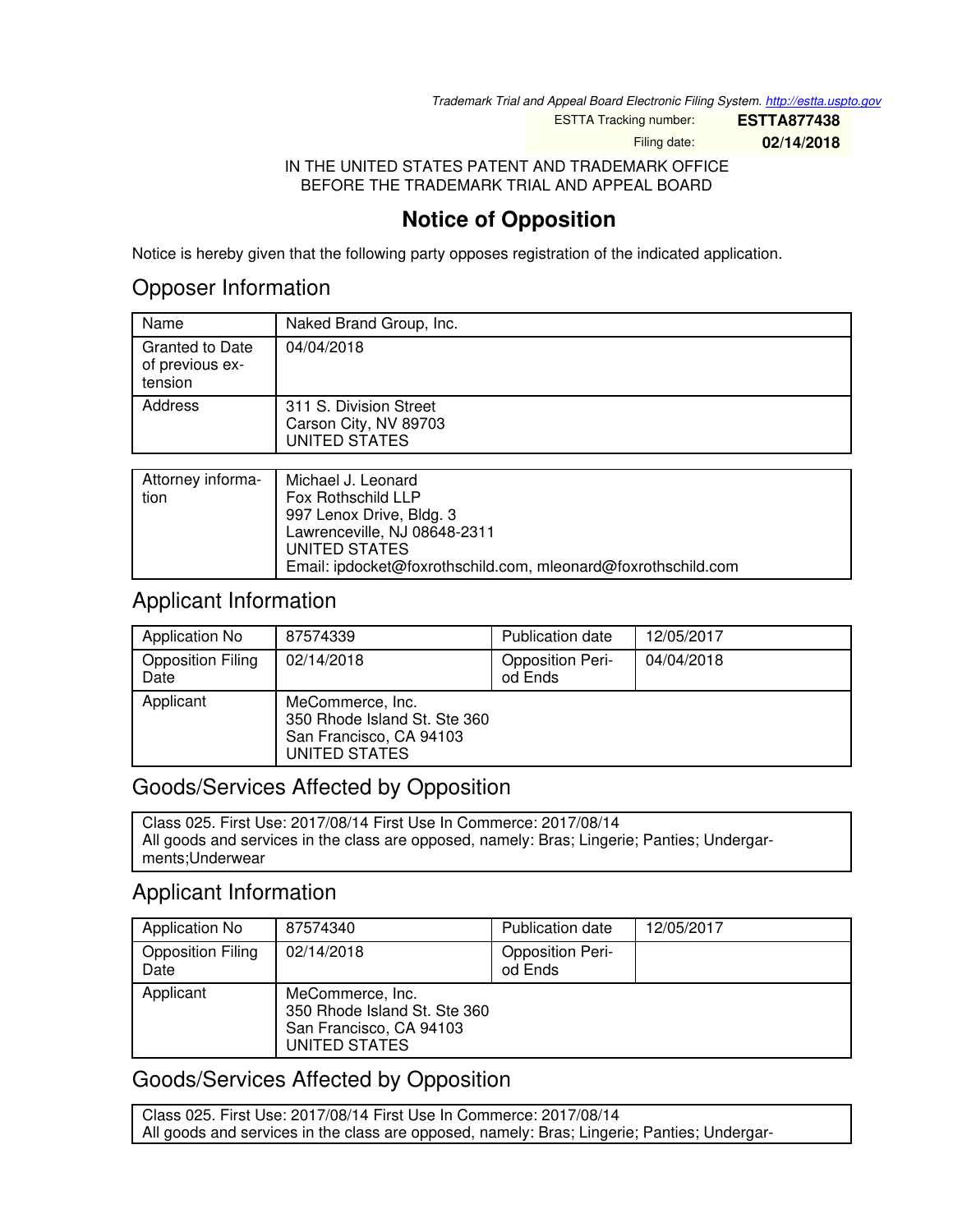## Applicant Information

| Application No                   | 87574337                                                                                     | <b>Publication date</b>            | 12/05/2017 |
|----------------------------------|----------------------------------------------------------------------------------------------|------------------------------------|------------|
| <b>Opposition Filing</b><br>Date | 02/14/2018                                                                                   | <b>Opposition Peri-</b><br>od Ends |            |
| Applicant                        | MeCommerce, Inc.<br>350 Rhode Island St. Ste 360<br>San Francisco, CA 94103<br>UNITED STATES |                                    |            |

#### Goods/Services Affected by Opposition

Class 025. First Use: 2017/08/14 First Use In Commerce: 2017/08/14 All goods and services in the class are opposed, namely: Bras; Lingerie; Panties; Undergarments;Underwear

#### Applicant Information

| Application No                   | 87574343                                                                                     | <b>Publication date</b>            | 12/05/2017 |
|----------------------------------|----------------------------------------------------------------------------------------------|------------------------------------|------------|
| <b>Opposition Filing</b><br>Date | 02/14/2018                                                                                   | <b>Opposition Peri-</b><br>od Ends |            |
| Applicant                        | MeCommerce, Inc.<br>350 Rhode Island St. Ste 360<br>San Francisco, CA 94103<br>UNITED STATES |                                    |            |

### Goods/Services Affected by Opposition

Class 025. First Use: 2017/08/14 First Use In Commerce: 2017/08/14 All goods and services in the class are opposed, namely: Bras; Lingerie; Panties; Undergarments;Underwear

### Grounds for Opposition

Priority and likelihood of confusion Trademark Act Section 2(d)

### Mark Cited by Opposer as Basis for Opposition

| U.S. Registration<br>No. | 3669650      | <b>Application Date</b>         | 10/23/1998  |
|--------------------------|--------------|---------------------------------|-------------|
| <b>Registration Date</b> | 08/18/2009   | <b>Foreign Priority</b><br>Date | <b>NONE</b> |
| <b>Word Mark</b>         | <b>NAKED</b> |                                 |             |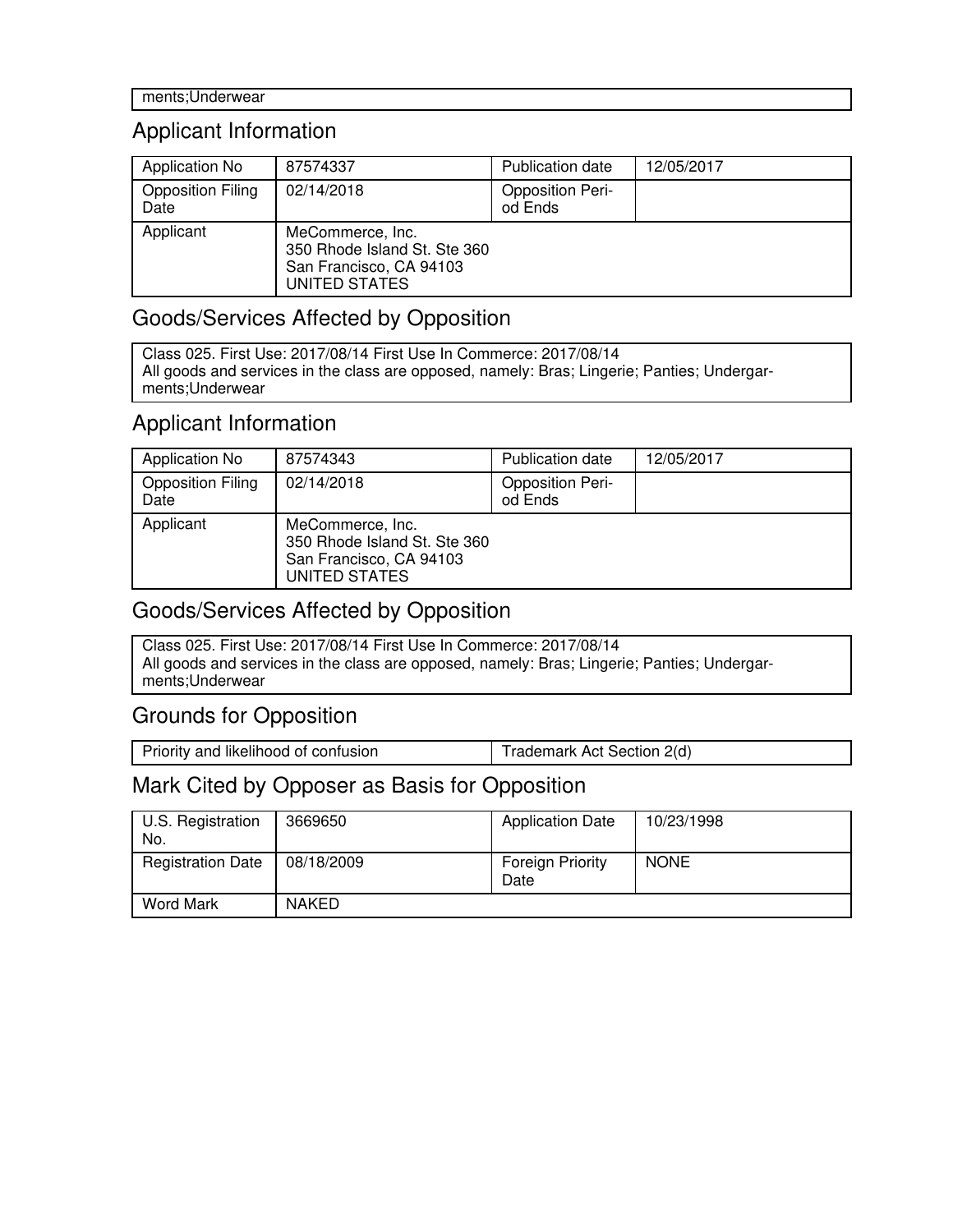| Design Mark            | <b>NAKED</b>                                                                                                                                                                                                                                                                                                                                                                                                                                                                                                                                                                                                                                                |
|------------------------|-------------------------------------------------------------------------------------------------------------------------------------------------------------------------------------------------------------------------------------------------------------------------------------------------------------------------------------------------------------------------------------------------------------------------------------------------------------------------------------------------------------------------------------------------------------------------------------------------------------------------------------------------------------|
| Description of<br>Mark | <b>NONE</b>                                                                                                                                                                                                                                                                                                                                                                                                                                                                                                                                                                                                                                                 |
| Goods/Services         | Class 025. First use: First Use: 1998/06/01 First Use In Commerce: 2009/05/09<br>[ MEN'S CLOTHING, namely, CAPS; ] T-SHIRTS, TOPS, [ TANK TOPS, JACK-<br>ETS, PANTS, TROUSERS, JEANS, SHORTS;   LOUNGEWEAR, [ROBES,<br>BATHROBES, ] PAJAMAS, BOXER SHORTS, UNDERGARMENTS, [ SWIM-<br>WEAR, BATHING TRUNKS; WOMEN'S CLOTHING, NAMELY, CAPS; T-<br>SHIRTS, I TANK TOPS, I CROP TOPS, BLOUSES, DRESSES, SKIRTS,<br>PANTS, JEANS, COATS,   LINGERIE, BRAS,   UNDERGARMENTS, UNDER-<br>GARMENT THONGS, BUSTIERS, CORSETS, J CAMISOLES, CHEMISES,<br>NIGHTGOWNS, PEIGNOIRSETS, TEDDIES, PAJAMAS, ROBES, BATH-<br>ROBES, [ SWIMWEAR, BATHING SUITS, BEACH THONGS ] |

| Attachments | 75568492#TMSN.png(bytes)<br>NAKED 1-4 Notice of Opposition.pdf(18274 bytes |
|-------------|----------------------------------------------------------------------------|
|             |                                                                            |
| Signature   | /m  /                                                                      |
| Name        | Michael J. Leonard                                                         |
| Date        | 02/14/2018                                                                 |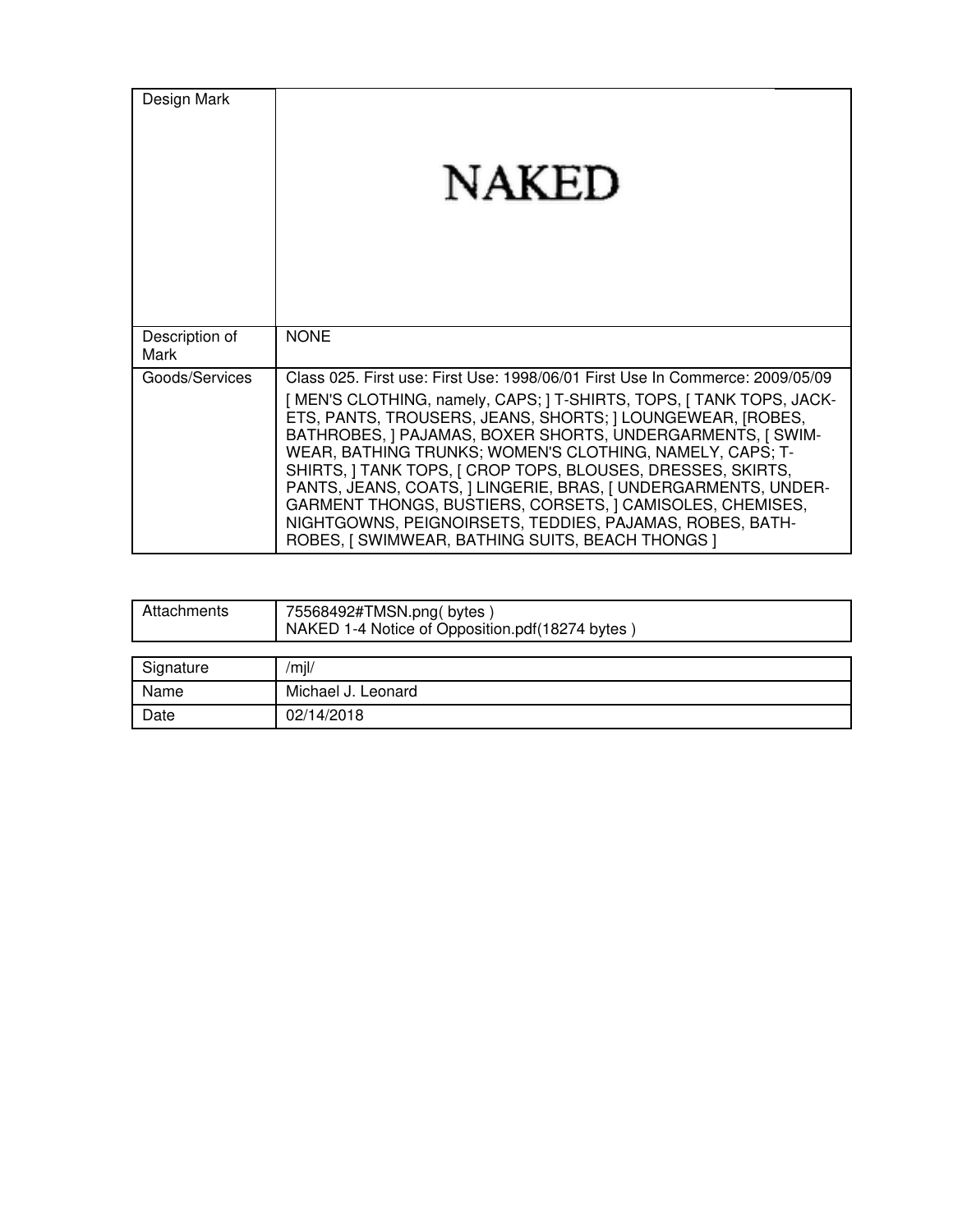#### IN THE UNITED STATES PATENT AND TRADEMARK OFFICE BEFORE THE TRADEMARK TRIAL AND APPEAL BOARD

)

RE: U.S. Trademark Application Serial No. 87/574339 U.S. Trademark Application Serial No. 87/574340 U.S. Trademark Application Serial No. 87/574337 U.S. Trademark Application Serial No. 87/574343 Published in the Official Gazette on 5 December 2017

| NAKED BRAND GROUP, INC.               |  |
|---------------------------------------|--|
| Opposer                               |  |
| $-V-$                                 |  |
| <b>MECOMMERCE, INC. DBA THIRDLOVE</b> |  |
| Applicant                             |  |

 $\qquad \qquad \qquad \qquad \qquad$ 

) Opposition No. \_\_\_\_\_\_\_\_\_\_\_

#### **CONSOLIDATED NOTICE OF OPPOSITION**

Trademark Trial and Appeal Board P.O. Box 1451 Alexandria, VA 22314

Commissioner:

In the matter of Application Serial No. 87/574339 for NAKED-1; Application Serial No. 87/574340 for NAKED-2; Application Serial No. 87/574337 for NAKED-3; and Application Serial No. 87/574343 for NAKED-4, all filed 18 August 2017 by Mecommerce, Inc. DBA Thirdlove ("Applicant"), to register the foregoing marks for goods described as "Bras; Lingerie; Panties; Undergarments; Underwear" in International Class 025 ("Applicant's Goods"), which were published in the Official Gazette on 5 December 2017, Naked Brand Group Inc. ("Opposer") of Carson City, Nevada believes it will be damaged by the registration of the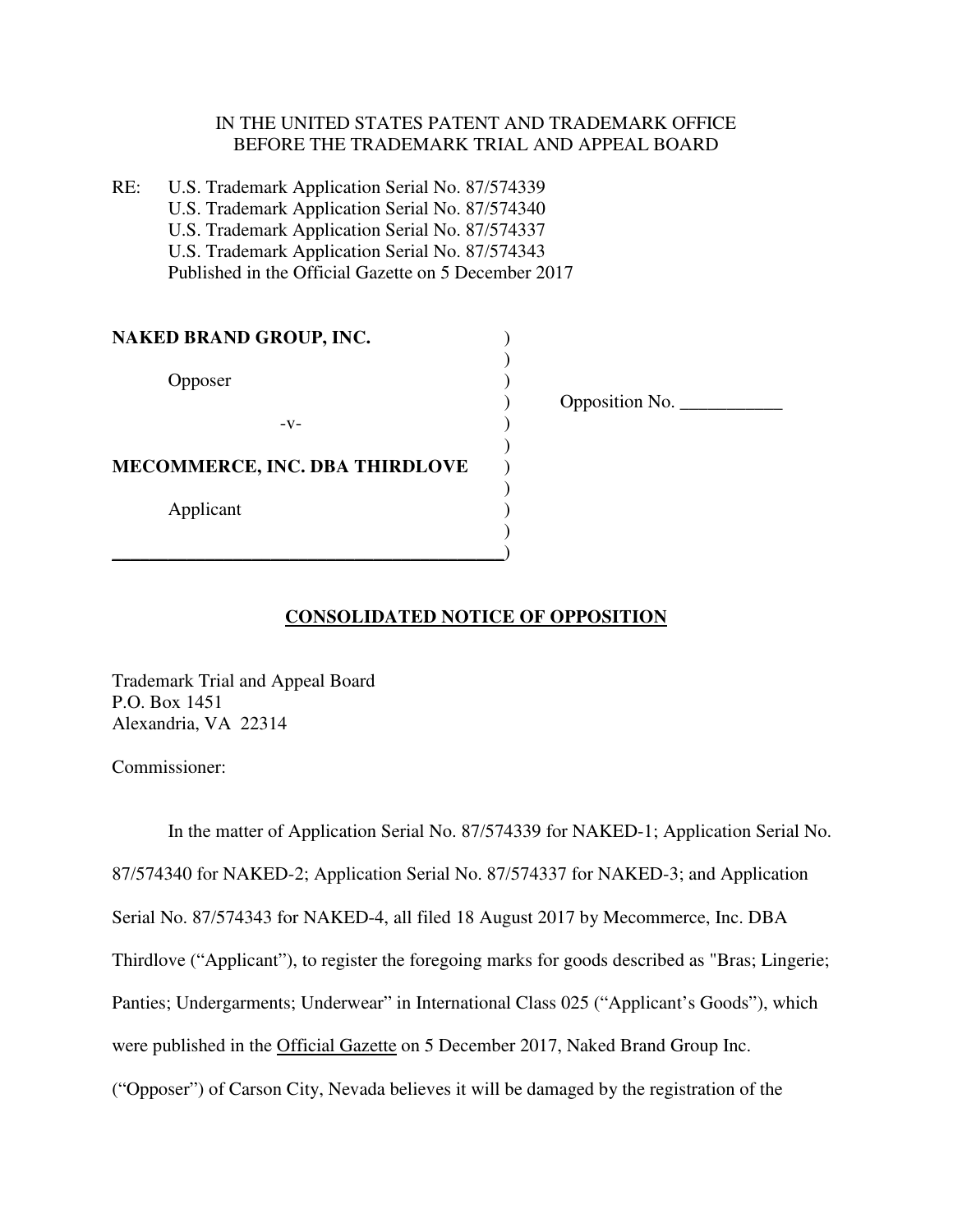NAKED-1, NAKED-2, NAKED-3 and NAKED-4 marks and opposes same. The grounds for this opposition are as follows:

1. Upon information and belief, Applicant is a Delaware Corporation having an address at 350 Rhode Island St. Ste 360, San Francisco, CA 94103.

2. On 18 August 2017, Applicant filed Application Serial Nos. 87/574339 for NAKED-1; 87/574340 for NAKED-2; 87/574337 for NAKED-3; and 87/574343 for NAKED-4 for Applicant's Goods based on Applicant's alleged claim of use in the United States since 14 August 2017.

3. Opposer, Naked Brand Group Inc., is a Nevada corporation and the owner of the NAKED fashion brand.

4. Opposer is using, has invested substantial resources in advertising, promoting and selling its goods, and has acquired substantial goodwill and notoriety in its NAKED trademark.

5. Opposer is the owner of U.S. Registration No. 3,669,650 for the mark NAKED, covering goods described as "t-shirts, tops, loungewear, pajamas, boxer shorts, undergarments, tank tops, lingerie, bras, camisoles, chemises, nightgowns, peignoir sets, teddies, pajamas, robes, bathrobes," in International Class 025 (collectively "Opposer's Goods"). Opposer's U.S. Registration No. 3,669,650 is incontestable and entitled to a constructive date of first use of 23 March 1998.

6. The foregoing Registration is not limited by channels of trade or classes of purchasers. Opposer's Registration is valid, subsisting and is *prima facie* evidence of the validity of the registered Mark set forth therein, and Opposer's exclusive right to use the registered Mark set forth therein in connection with the goods specified in the registration.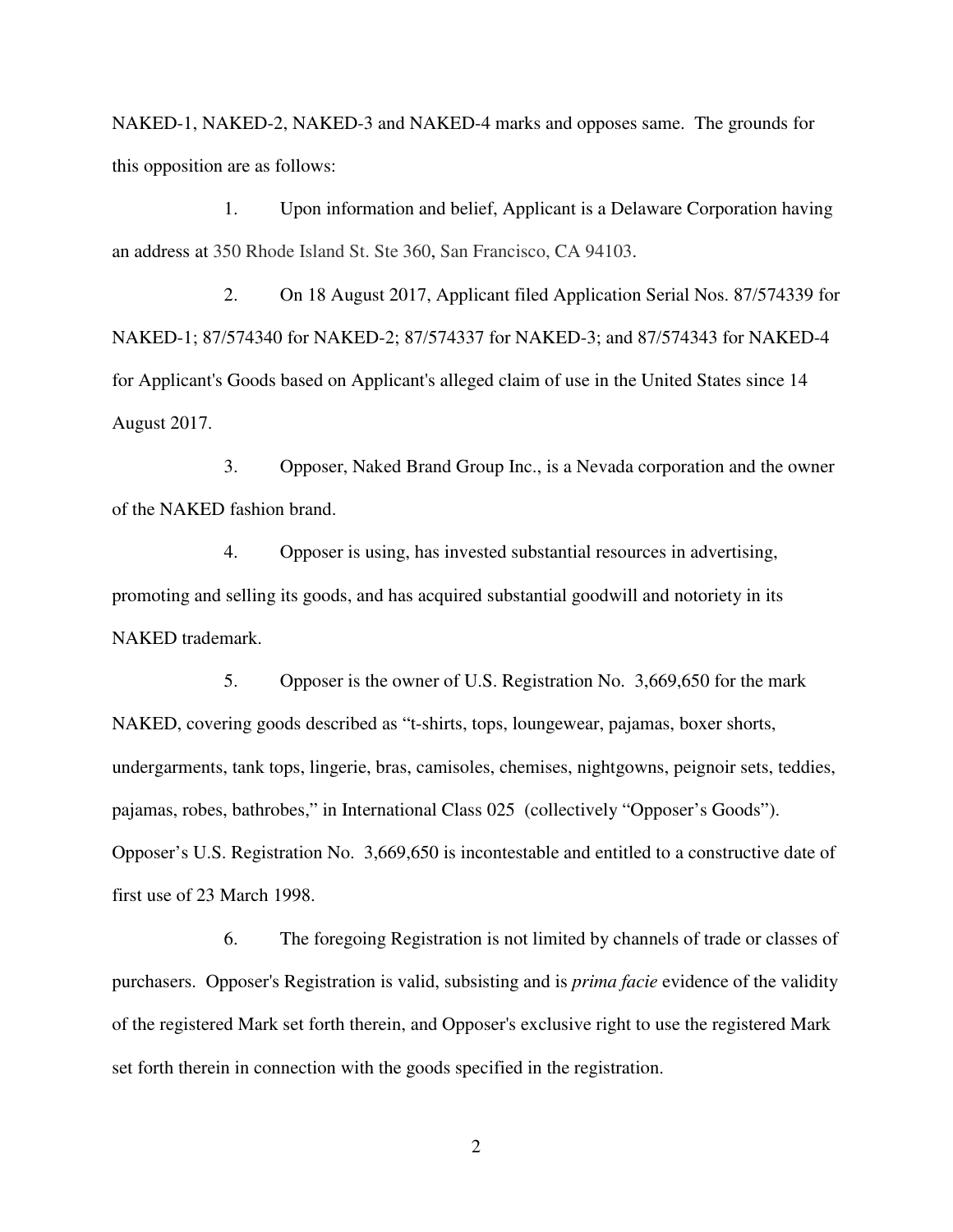7. The filing date and registration date of Applicant's NAKED Registration precedes Applicant's 18 August 2017 filing dates and Applicant's alleged 14 August 2017 dates of first use.

8. Commencing prior to Applicant's filing dates, Opposer commenced its use of the NAKED Mark on various items of clothing, including those goods set forth in Registration No. 3,669,650.

9. Opposer will rely upon its ownership of its federal trademark registration for the mark NAKED and the common law rights it has obtained through its prior and continuous use of its NAKED Mark in commerce throughout the United States dating back to at least as early as June of 1998.

10. Since its initial use of the NAKED Mark, Opposer has made a substantial investment in advertising, promoting and selling Opposer's Goods under its NAKED Mark. Opposer has extensively used, advertised, promoted, offered, and sold Opposer's Goods to the public through various channels of trade in commerce, including the internet. Opposer's customers and the public in general know and recognize Opposer's NAKED Mark and associate same with Opposer and/or Opposer's Goods. Opposer has built extensive notoriety and goodwill in connection with the offering of goods under Opposer's NAKED Mark.

11. Applicant's filing of Application Serial Nos. 87/574339 for NAKED-1; 87/574340 for NAKED-2; 87/574337 for NAKED-3; and 87/574343 for NAKED-4 is without license, authorization or permission from Opposer.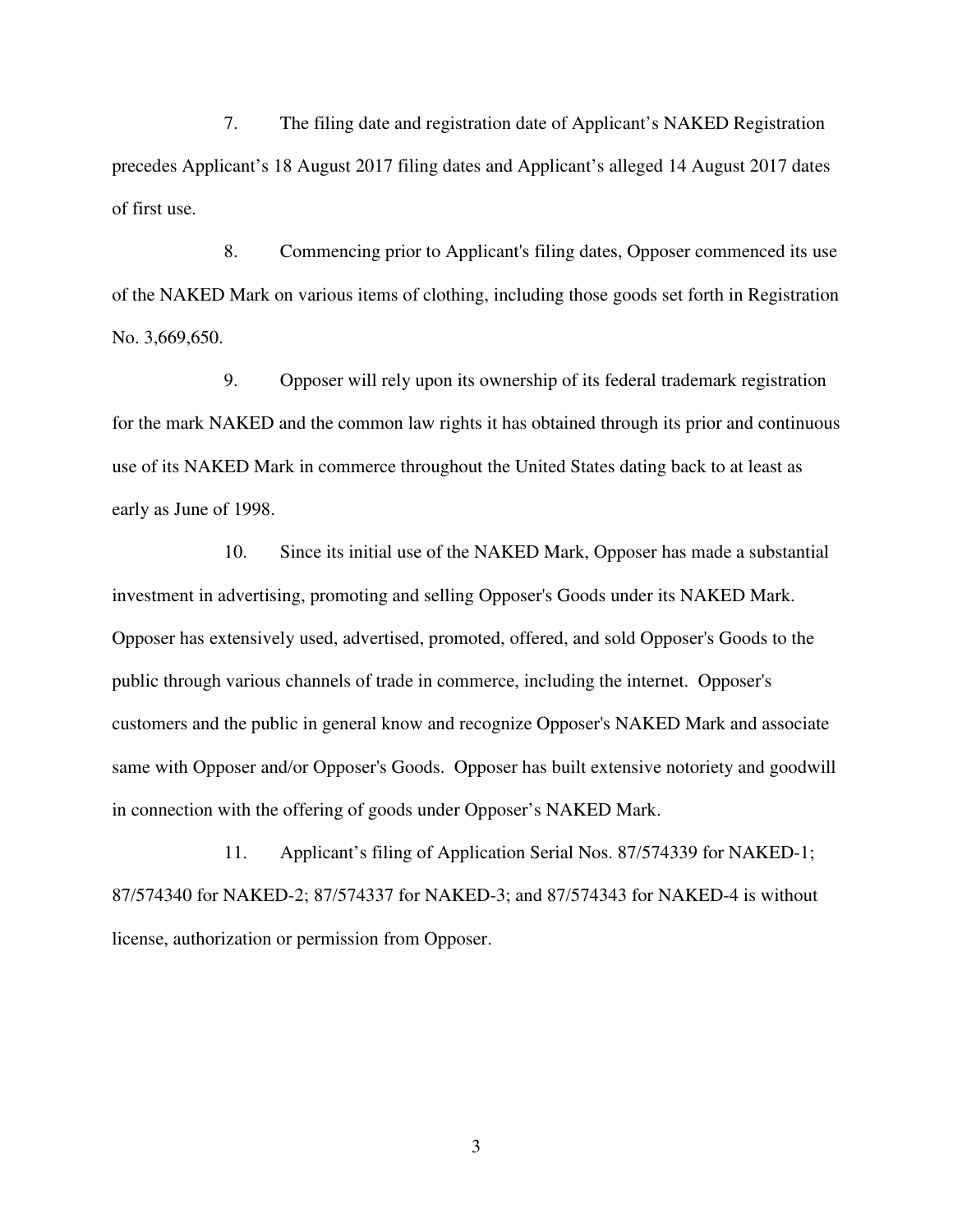#### **FIRST GROUND FOR OPPOSITION (LIKELIHOOD OF CONFUSION - FEDERAL)**

12. Opposer re-alleges the allegations contained in paragraphs 1 through 11 of this Notice of Opposition.

13. Applicant's NAKED-1, NAKED-2, NAKED-3 and NAKED-4 marks fully incorporate Opposer's NAKED Mark, and are likely, when used in connection with Applicant's Goods, to cause confusion or mistake or to deceive purchasers resulting in damage and detriment to Opposer and its reputation.

14. Applicant's filing dates of 18 August 2017 are subsequent to the filing and registration dates of Opposer's NAKED Registration as set forth above.

15. Opposer's and Applicant's Goods are identical and are offered or are likely to be offered through the same channels of trade and purchased and used by the same class of purchasers. Applicant's Goods are not limited and are thus, presumed to travel in the same channels of trade, including those utilized for Opposer's Goods, to the same class(es) of consumers. The inclusion of the -1, -2, -3 and -4 terms in conjunction with the NAKED term to form Applicant's composite NAKED-1, NAKED-2, NAKED-3 and NAKED-4 marks is insufficient to avoid confusion, mistake or wrongful association between the respective parties' goods, especially given the fact that Applicant's Goods are identical to those of Opposer.

16. Opposer's customers, and the public in general, are likely to be confused, mistaken or deceived as to the origin, affiliation, endorsement and sponsorship of Applicant's Goods sold, offered for sale, and marketed under Applicant's NAKED-1, NAKED-2, NAKED-3 and NAKED-4 marks and misled into believing that such Goods are produced, distributed, offered, sold, or are in some way associated with Opposer, to the damage and detriment of Opposer and its reputation.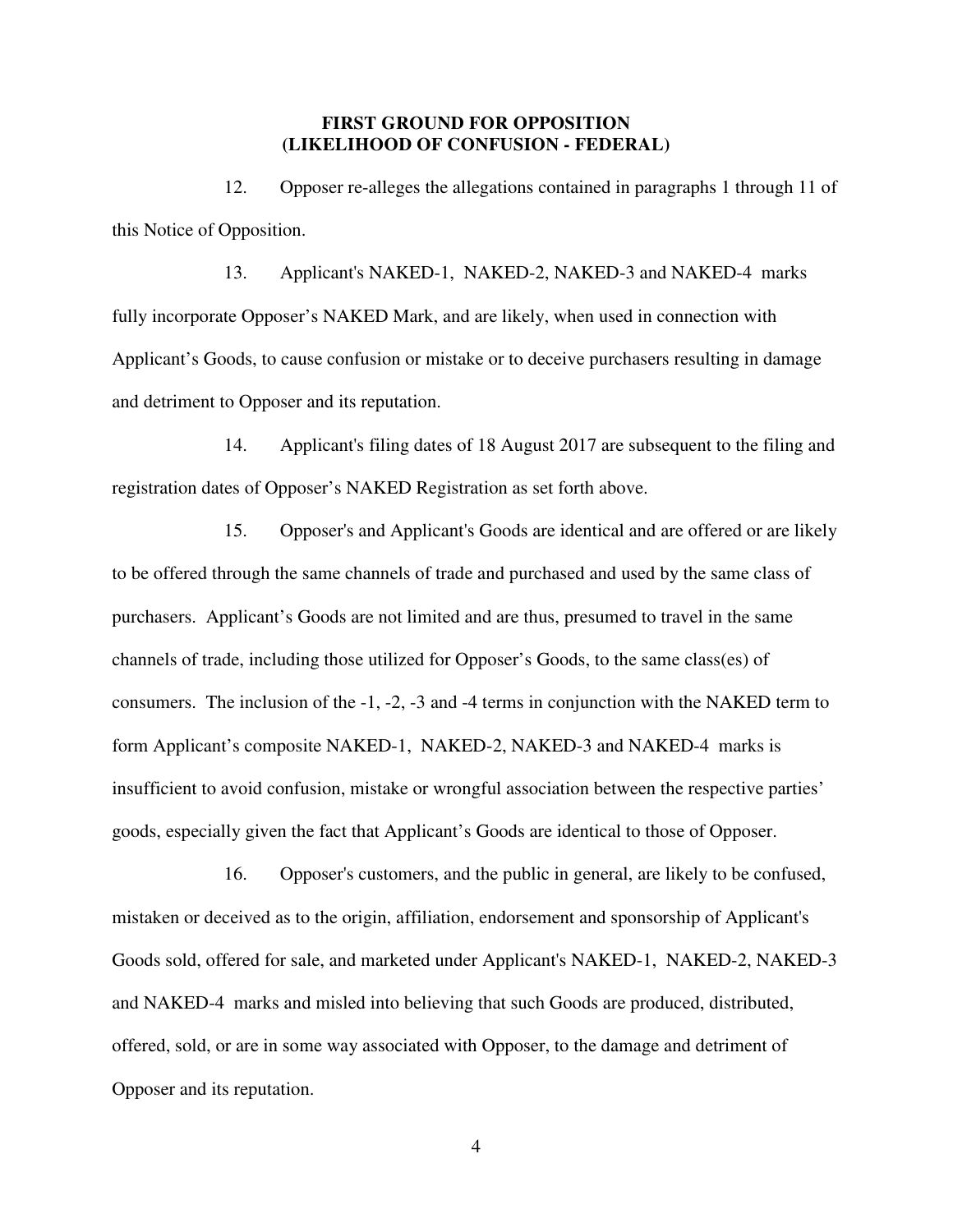17. Opposer will be damaged by Applicant's registration of the NAKED-1, NAKED-2, NAKED-3 and NAKED-4 marks as set forth in Application Serial Nos. 87/574339, 87/574340, 87/574337 and 87/574343 in that Applicant's marks are confusingly similar to Opposer's NAKED Mark and are intended to be used in connection with Goods identical to, and/or closely related to Opposer's Goods.

18. Applicant's registration of the NAKED-1, NAKED-2, NAKED-3 and NAKED-4 marks would be contrary to 15 U.S.C. § 1052(d) and would violate and diminish the prior and superior rights of Opposer to its NAKED Mark.

#### **SECOND GROUND FOR OPPOSITION (LIKELIHOOD OF CONFUSION - COMMON LAW)**

19. Opposer re-alleges the allegations contained in paragraphs 1 through 18 of this Notice of Opposition.

20. Opposer uses the NAKED Mark to identify Opposer's Goods, specifically its clothing products.

21. Applicant's NAKED-1, NAKED-2, NAKED-3 and NAKED-4 marks fully incorporate Opposer's NAKED Mark and are likely, when used in connection with Applicant's Goods, to cause confusion or mistake or to deceive purchasers resulting in damage to Opposer and its reputation.

22 Applicant's alleged 14 August 2017 date of first use as set forth in Application Serial Nos. 87/574339, 87/574340, 87/574337 and 87/574343 is subsequent to Opposer's date of first use of its NAKED Mark.

23. Opposer's Goods and Applicant's Goods are identical and are offered through the same channels of trade and purchased by the same class of purchasers.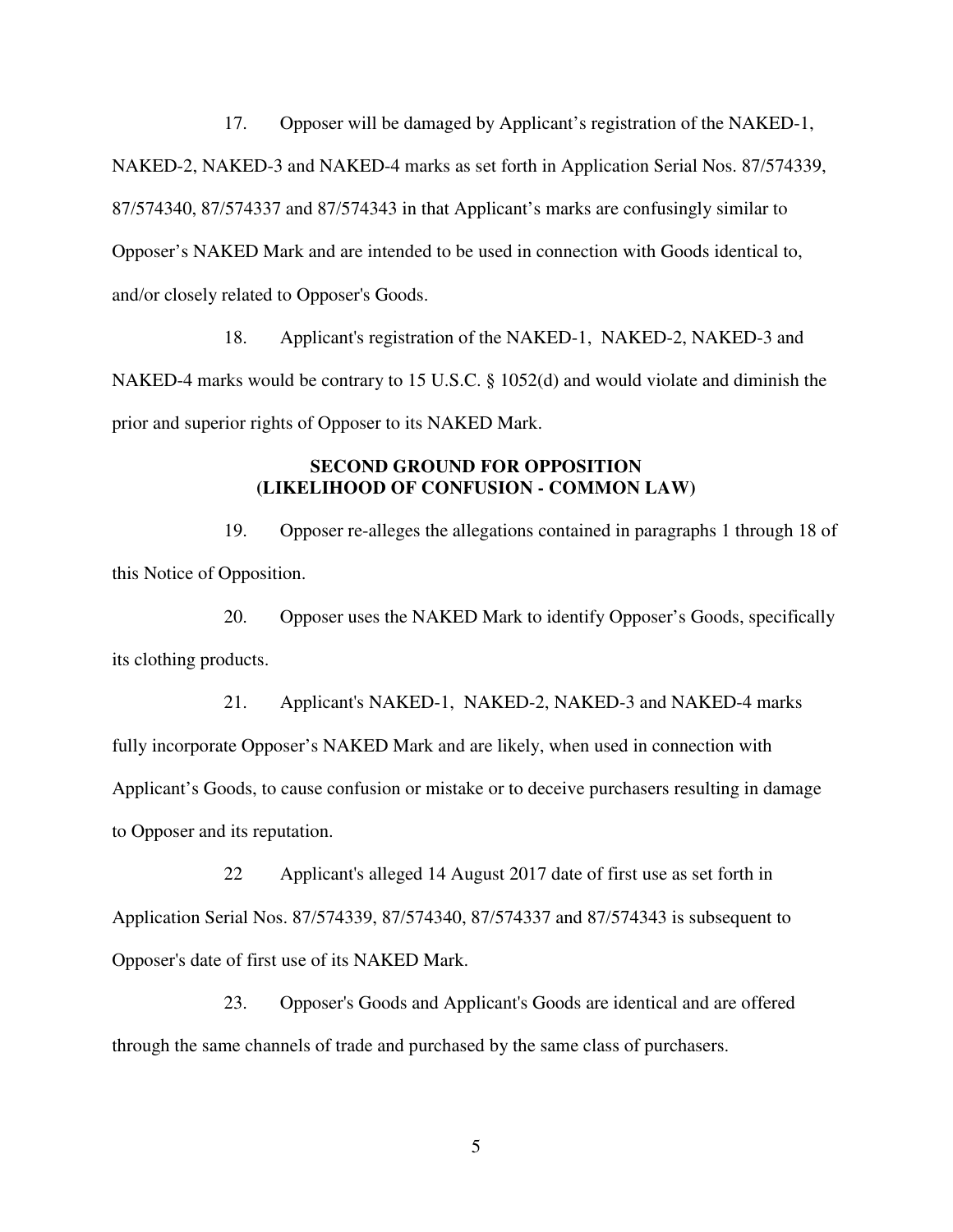24. Opposer's customers, and the public in general, are likely to be confused, mistaken or deceived as to the origin, affiliation, endorsement or sponsorship of Applicant's Goods sold and marketed under Applicant's NAKED-1, NAKED-2, NAKED-3 and NAKED-4 marks and misled into believing that such goods are produced by, offered by, sold by, emanate from or are in some way associated with Opposer, to the damage and detriment of Opposer and its reputation.

25. Opposer will be damaged by the registration of the NAKED-1, NAKED-2, NAKED-3 and NAKED-4 marks as set forth in Application Serial Nos. 87/574339, 87/574340, 87/574337 and 87/574343 in that Applicant's marks are confusingly similar in appearance, sound and commercial impression to Opposer's NAKED Mark, thereby violating Opposer's common law rights in its trademark.

26. Registration of Applicant's NAKED-1, NAKED-2, NAKED-3 and NAKED-4 marks should not be granted as it is contrary to 15 U.S.C. § 1052(d) and would violate and diminish the prior and superior rights of Opposer to its NAKED Mark.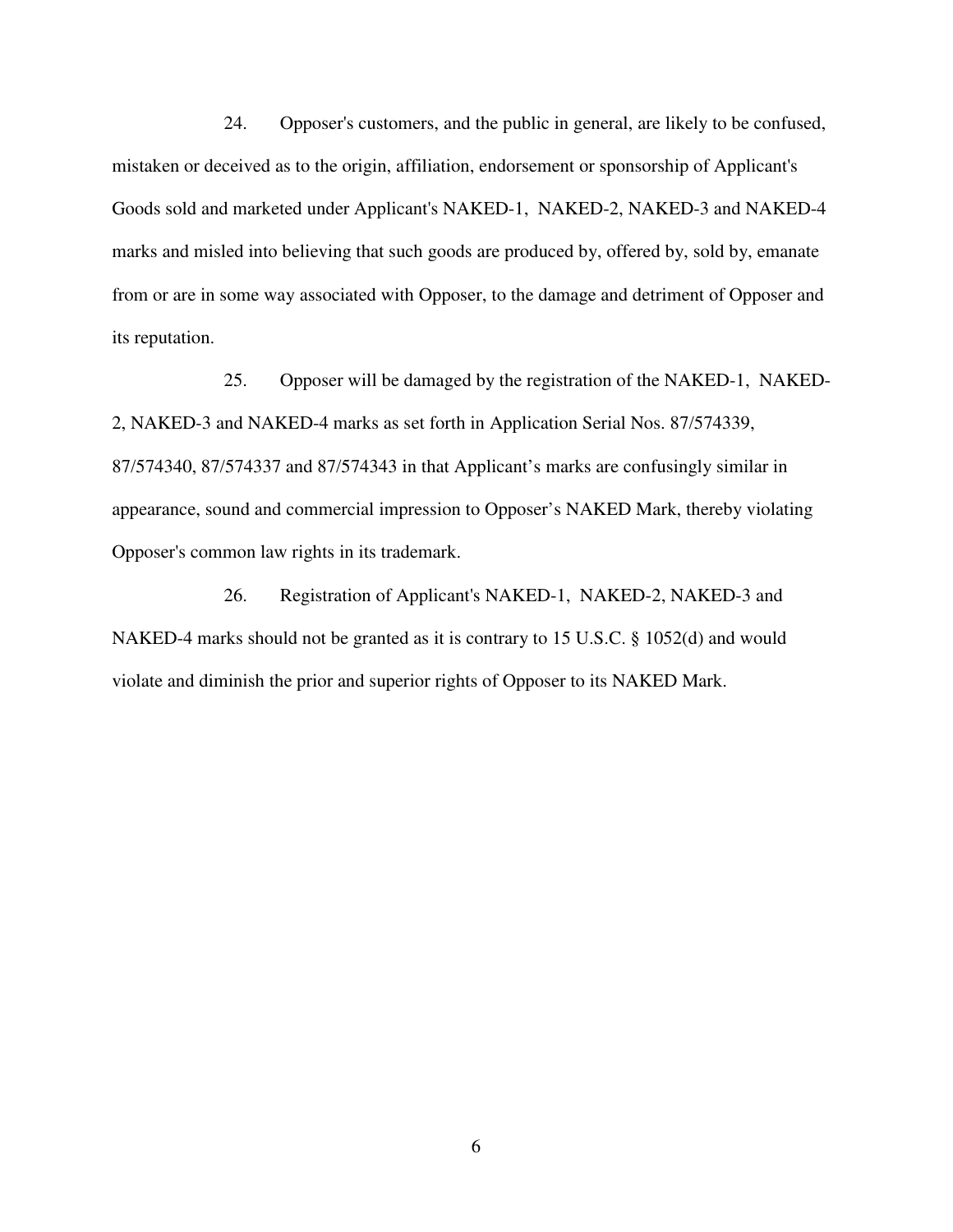WHEREFORE, Opposer prays that its Opposition be sustained, that Application

Serial Nos. 87/574339, 87/574340, 87/574337 and 87/574343 for the NAKED-1, NAKED-2,

NAKED-3 and NAKED-4 marks be refused, and for such other relief as may be deemed just and proper.

Respectfully submitted,

Date: 14 February 2018 By: s/michael leonard/

Michael J. Leonard Gerard P. Norton Christopher D. Olszyk, Jr.

FOX ROTHSCHILD LLP 997 Lenox Avenue, Building 3 Lawrenceville, NJ 08648-2311 *ipdocket@foxrothschild.com* 

*Attorneys for Opposer Naked Brand Group Inc.*